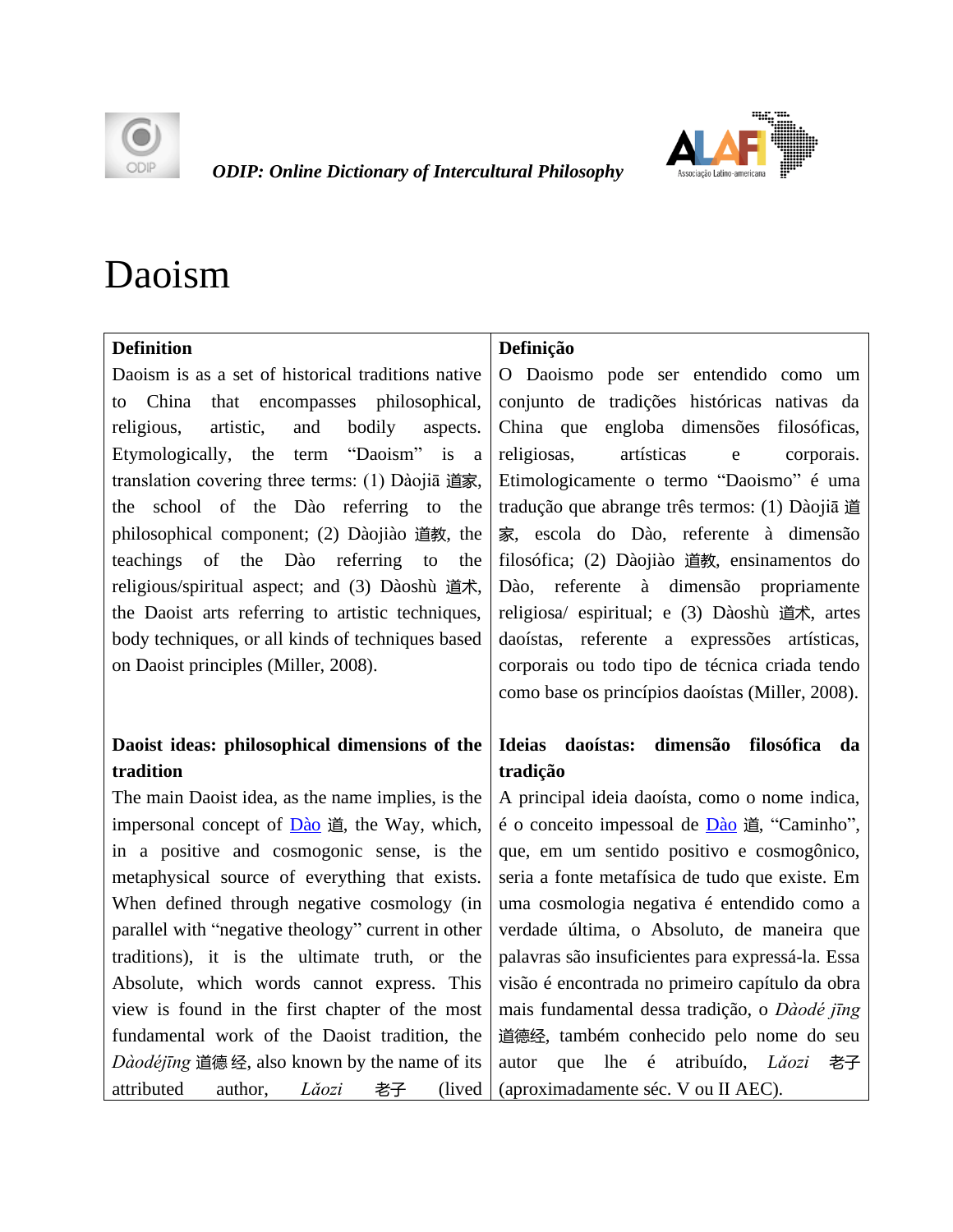approximately 5th or 2nd century BCE).

The Daoist goal can be seen as the integration of life with Dào, and this goal has been interpreted and developed in different ways throughout history. On the one hand, it can be perceived as suggesting the harmonization of humans with Dào in a naturalistic, artistic and even political way. It is thus the search for simpler and more spontaneous social and personal expressions. This emerges from the work *Zhuāngzi* 庄子 (approximately the 4th century BCE). On the other hand, Daoist teaching can be understood as suggesting a return to an absolute reality. The latter understanding is dependent on more spiritual interpretations of Daoism that are based on the *Lǎozi*. Predominantly religious readings of the *Lǎozi* have been produced since the  $2<sup>nd</sup>$  century CE in China.

The suggestion to return to an absolute reality (Dào) can be explained with reference to some main concepts. The ideas of yīn 阴 (dark) and yáng 阳 (light), which have existed for at least 3,000 years in ancient Chinese texts such as the *Yìjīng* 易经 (*The Classic of Changes*, also translated as *The Book of Changes*), are archetypal concepts of complementary opposites that are manifest in the observable world. From these poles, which represent the basis of correlative thinking, a whole network of concepts (which cannot be exposed here), show that the world undergoes multiple transformations, and that this process can be exhausting for human beings (see Wang, 2013).

If human beings manage to follow the flow of the "structure" or the "principle" (*lǐ* 理) of that same reality with its constant transformations, they can live longer and better. For this, Daoism

A meta daoísta pode ser vista como a busca pela integração da vida com o Dào, e tal meta foi interpretada e desenvolvida de diversas formas ao longo da história. Por um lado, essa meta poderia ser compreendida como a nossa harmonização ainda nessa vida com o Dào – numa visão mais naturalista, artística e até mesmo política, que busca organizações sociais e expressões pessoais mais simples e espontâneas, como pode ser lida na obra *Zhuāngzi* 庄子 (aproximadamente séc. IV AEC). Por outro lado, ela também foi pensada como a proposta de retorno a essa realidade absoluta, numa concepção mais espiritual (baseado em Lǎozi, mas já numa leitura religiosa dele a partir do séc. II EC).

Essa proposta de retorno a um Absoluto (Dào) pode ser explicada por alguns conceitos desenvolvidos pelo Daoismo. As ideias de yīn 阴 (escuro) e yáng 阳 (claro), já presentes há pelo menos 3 mil anos em partes de textos da antiguidade chinesa como o *Yìjīng* 易经 (*Clássico das Mutações*, também traduzido como *Livro das Mutações*), são conceitos arquetípicos de opostos complementares presentes em todo o mundo observável. A partir desses polos, base de um pensamento correlativo, toda uma rede de conceitos, que não cabe expor aqui, mostrariam que o mundo passa por múltiplas transformações, e essas podem ser desgastantes para os seres (Wang, 2013).

Se os seres conseguirem seguir o fluxo da "Lǐ 理" estrutura (ou princípio) dessa mesma realidade em transformações, podem então viver mais e melhor. Para isso, é proposta que nossas ações sejam naturais (wúwéi 无为, literalmente: não-ação), o que passa ideia de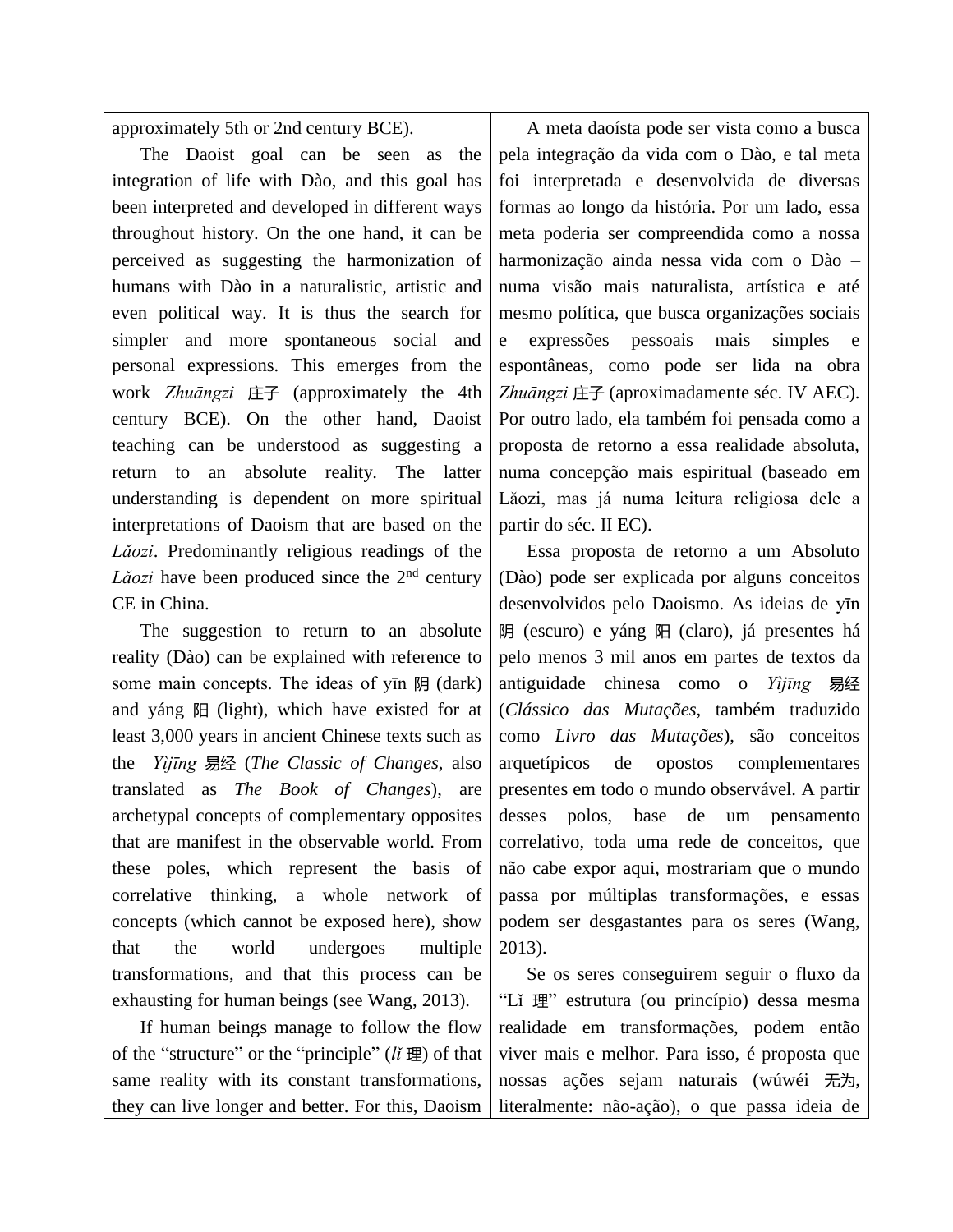suggests that our actions be more natural (*wúwéi* 无为, literally: non-action). In order to be in agreement with Dào, our actions must be without effort and without intention. In addition, the idea of "*zìrán* (自然" spontaneity) suggests naturalness and simplicity as a model of behavior, an idea that is very much present in the *Zhuāngzi*. By following these principles, people will become *shèngrén* (圣人, "sages" or "saints"), an idea notably present in the *Lǎozi*.

## **Historical dimensions: The intercultural formations of Daoism**

The Daoist tradition, when seen as a "coherent whole" (Robinet, 1997), has roots in ancient Chinese culture and covers at least 3,000 years. Its textual roots can be traced as far back as the Zhōu 周 Dynasty (1046-256 BCE). These historical roots were influenced by systems of ancient "Shamanic" practices (especially the *fāngshì* 方士and the  $w\bar{u}$  巫, as well as by the thinking of the Agriculturalist School (Nóngjiā 农家) and the Naturalist School (Yīnyángjiā 阴阳 家) of that same period. In turn, Daoist ideas influenced many thinkers already in antiquity, especially the Legalist School (Fǎjiā 法家), and also maintained several disputes with the "Confucians" (Rú 儒), which eventually impacted the thought of both traditions (Confucians and Daoists).

The first Daoist communities emerged from the end of the Hàn 汉 Dynasty (206 BCE-220 CE) onwards. Many of these communities still exist to this day, such as the traditions of the Celestial Masters, the tradition of Supreme Clarity (which emerged a few years later), the tradition of Complete Perfection (which emerged thousand years later), and many others. Although que nossas ações, para estar em acordo com o Dào, devem ser sem esforços ou intenções. Complementarmente, a ideia de zìrán 自然 (espontaneidade) toma a naturalidade e simplicidade como modelo de comportamento, como pode ser lido no *Zhuāngzi*. Agindo assim, as pessoas se tornariam Shèngrén 圣人, sábias ou "santas" – ideia presente, sobretudo, em *Lǎozi*.

# **Dimensão histórica: formação intercultural do Daoismo**

A tradição daoísta, vista como um "todo coerente" (Robinet, 1997), tem raízes na antiguidade da cultura chinesa que abrangem pelo menos 3 mil anos, contando com fontes textuais já durante a Dinastia Zhōu 周 (1046- 256 BCE). Essas raízes históricas foram influenciadas por redes de práticas "xamânicas" antigas (especialmente dos Fāngshì 方士 e dos Wū 巫), bem como pelo pensamento da Escola Agriculturalista (Nóngjiā 农家) e da Escola Naturalista (Yīnyángjiā 阴阳家) desse mesmo período. Por sua vez, ideias daoístas influenciaram uma série de pensadores já na antiguidade, sobretudo da Escola Legalista (Fǎjiā 法家), além de manterem diversas disputas com a Escola dos Eruditos ("Confucianos" Rú 儒) que acabaram por impactar no pensamento de ambas as tradições – confucianos e daoistas.

Foi a partir do final da Dinastia Hàn  $\chi$  (206 BCE – 220 CE), no século II CE, que surgiram as primeiras comunidades daoístas, muitas delas existindo até hoje, como a tradição dos Mestres Celestiais, a tradição da Suprema Claridade (formada alguns anos depois) e a tradição da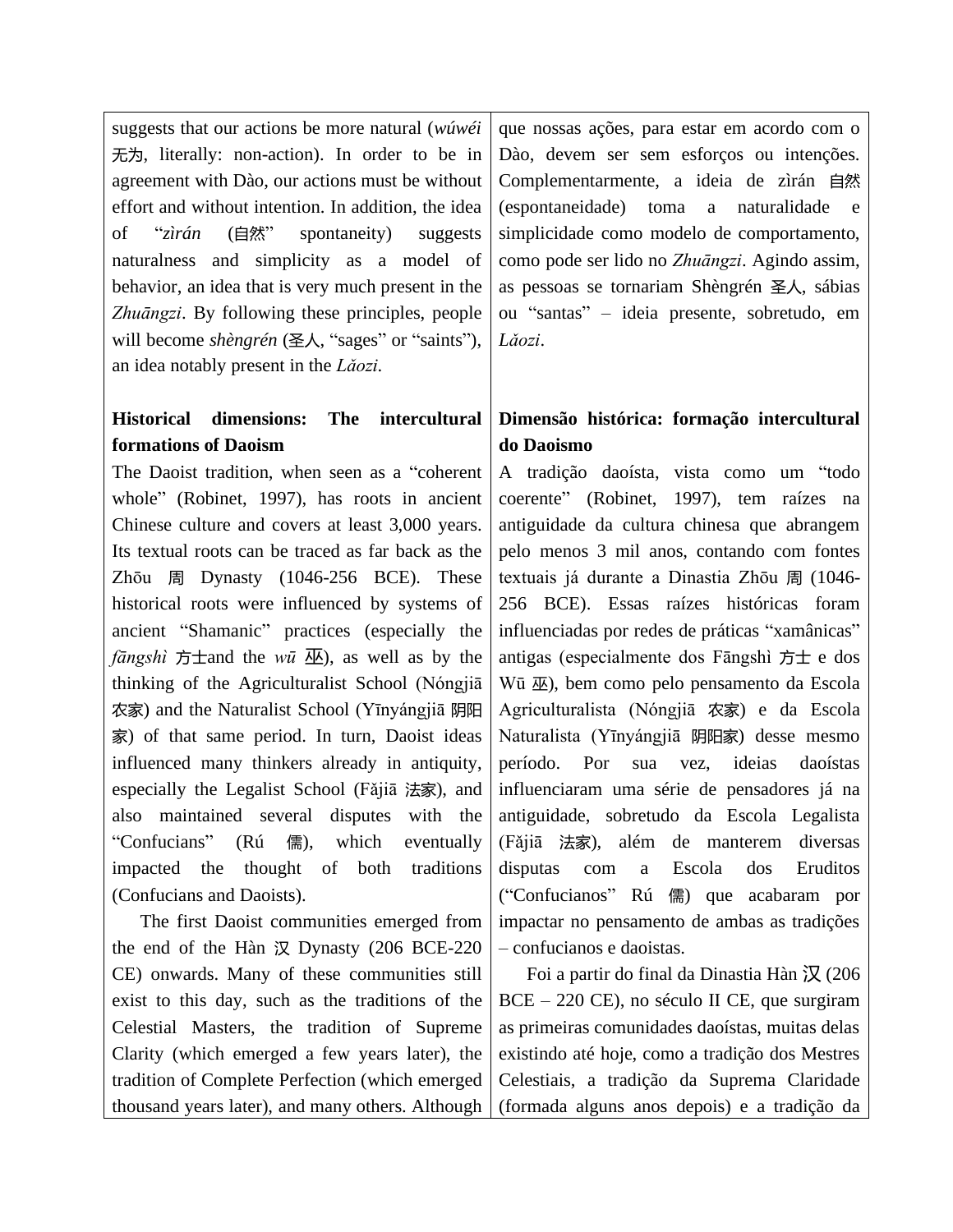Daoist traditions which unified the three abovementioned aspects (philosophical, religious, and artistic/body techniques), had existed since the end of the Hàn Dynasty, throughout history, many people tended to practice or study only a few of them. This had already occurred before the existence of Daoist communities. Today, many thinkers study only philosophical Daoist texts and are typically interested in Lǎozi 老子, Zhuāngzi 庄子 or the *Yìjīng* 易经 (*Classic of Changes*). The latter is a classic also attributed to the Confucians (Rú 儒).

Beyond this, there is a "Western" and modern tendency to omit other sources and to consider only the study of the *Lǎozi* and the *Zhuāngzi* as relevant for Daoist studies. This is partly due to the colonizing postures of the first European Christian missionaries to reach China (Clark, 2000; Kirkland, 1997). However, from a decolonized point of view, it is important to highlight the agency of other thinkers linked to this tradition in history. Daoist authors, or authors linked to Daoism, continue to produce works to the present day. On the one hand, most of these works have ritual aims, whether for liturgies or for more contemplative practices such as Nèidān (内丹 Internal alchemy). Most of the older works are condensed in the *Dàozàng* ( 道藏 *Daoist Canon*, see Schipper, 2004) or are based on these classic texts. On the other hand, historically, there are also many more Daoist discussions taking place on the conceptual level (see Cheng, 2008). Since Lǎozi, the distinction between being 有 (yǒu) and non-being (wú 无 or 無) has been developed, for example, by the authors of the Xuánxué school (玄学, the Learning of Mystery school, 3rd-4th CE). Basing their ideas on the *Classic of Changes* (*Yijing*),

Completa Perfeição (formada mil anos depois). Ainda que tradições daoístas existam desde o final da Dinastia Hàn unindo as três dimensões (filosófica, religiosa e das técnicas corporais e artísticas), ao longo da história algumas pessoas tendem a praticar ou estudar somente algumas delas – algo que já ocorria antes do Daoismo ter comunidades. É o caso do estudo filosófico das ideias daoístas, que é feito por pensadores que se interessam por entender seus autores e textos, com destaque para o Lǎozi 老子, o Zhuāngzi 庄 子 e o *Yìjīng* 易经 (Clássico das Mutações) este último é compartilhado como clássico também dos confucianos (儒 Rú).

Chamamos atenção para a tendência "ocidental" e moderna de ver relevância de estudo somente em Lǎozi e Zhuāngzi, omitindo as demais fontes daoístas, devido a posturas colonizadoras desde os primeiros missionários cristãos europeus na China (Clark, 2000; Kirkland, 1997). Ao contrário dessa postura, numa visão descolonizada é importante ressaltar a agência de pensadores ligados a essa tradição na história. Autores daoístas ou referenciados no Daoismo continuaram a produzir obras ao longo dos séculos até os dias atuais. Por um lado, grande parte das obras tem ricas cosmologias e objetivos rituais, seja para liturgias ou para práticas mais contemplativas como Nèidān 内丹, "Alquimia interna". A maioria dessas obras está condensada no Dàozàng 道藏 Canon daoísta (Schipper, 2004) ou são baseadas nesses textos clássicos. Por outro lado, historicamente existem também diversas discussões mais conceituais das ideias daoístas (Cheng, 2008). Foi pensada a partir de Lǎozi a distinção entre o "yǒu 有" ser e o "wú 无/無" não-ser, bastante trabalhada por autores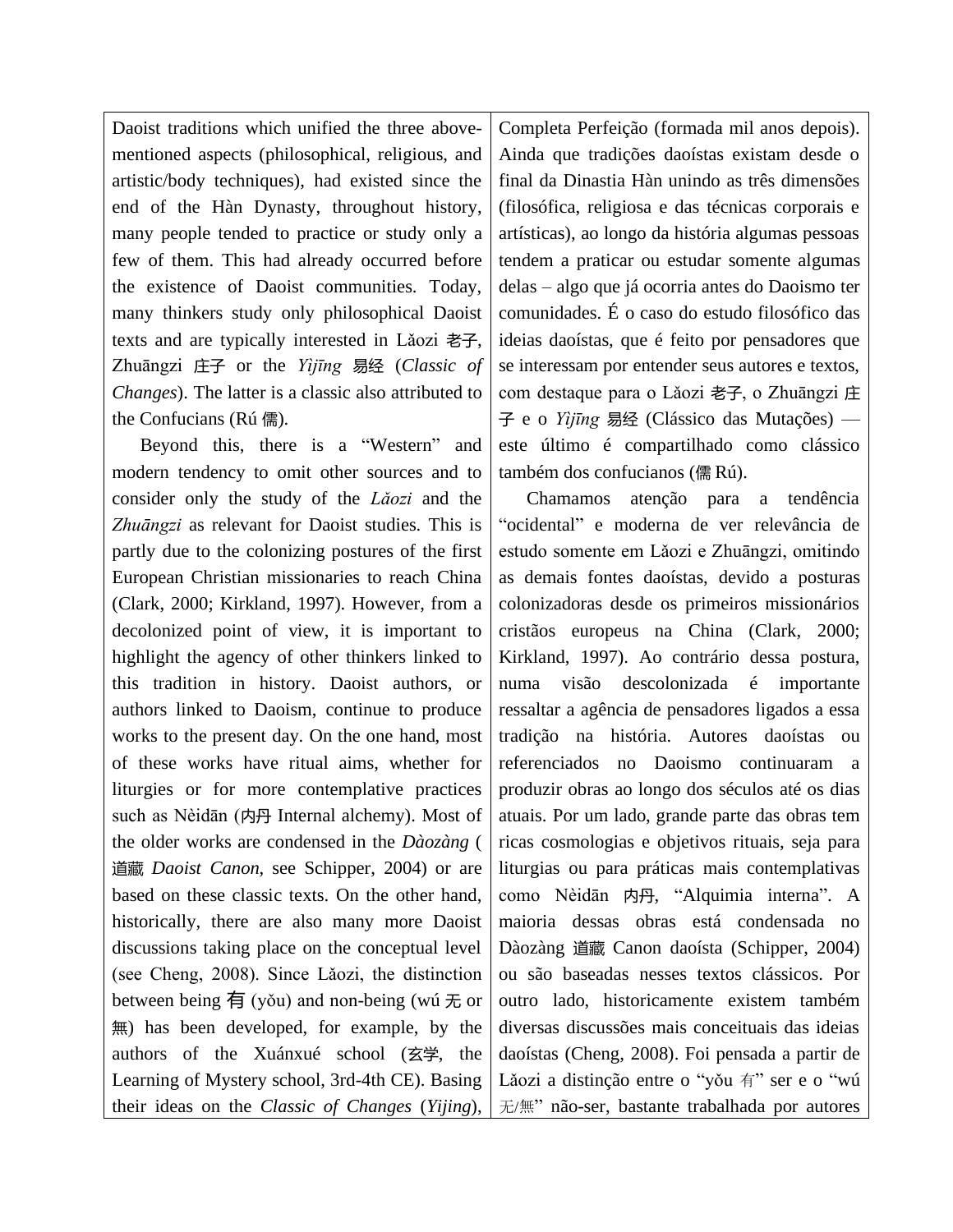the *Lǎozi*, and the Learning of Mystery school, authors like Shào Yōng (邵雍, 1011-1077) established a relationship between the epistemological concepts of "tǐ 体/體" (constitution) and "yóng 用" (function of reality) on the one hand, and the metaphysical cosmology of "Xiāntiān 先天" (Earlier Heaven) and "Hòutiān 后天" (Heaven) on the other. In other words, these authors established relationships between the potential and the manifest.

## **Impact of Daoism on Culture and Philosophy**

The above Daoist works and concepts had a deep impact on the entire history of Chinese and East Asian ideas, and influenced other philosophical traditions for over two millennia, such as Confucianism, East Asian Buddhism, or the Kyoto School. In addition, several poetic, visual, literary and bodily expressions from China and the rest of East Asia have Daoist philosophical concepts as a reference. Among them are the poetry of Lǐ Bái 李白 (701–762), the paintings of Shí Tāo 石涛 (1642–1707), literary classics such as *Xīyóujì* 西游记 (*Journey to the West*, 16th century), and the practices of Qìgōng 气功 (Breath work).

Since the end of the 20th century, we observe a renewed interest in Daoist philosophers, especially in the *Lǎozi* and the *Zhuāngzi*. This is manifest through a large number of new books, dissertations, and articles on these authors, not only in Asian countries such as China, Singapore, or Korea, but also in Germany, the USA, and Brazil. Daoist ideas such as the concept of natural action (*wúwéi*) or spontaneity (*zìrán*), have become relevant to the philosophical approaches to contemporary issues da escola do Estudo do Mistério (Xuánxué 玄学, séc. III-IV EC). Baseado no *Clássico das Mutações*, em Lǎozi e no Estudo do Mistério, há autores como Shào Yōng 邵雍 (1011-1077). Ele estabeleceu a relação entre os conceitos epistemológicos de "tǐ 体/體" constituição e "yòng 用" função da realidade e a cosmologia metafísica do "Xiāntiān 先天" Céu Anterior e do "Hòutiān 后天" Céu Posterior, ou seja, entre o potencial e o manifestado.

## **Impacto do Daoismo na cultura e filosofia**

Essas obras e conceitos daoístas tiveram um impacto profundo em toda a história das ideias chinesas e do Leste asiático, influenciando outras tradições filosóficas ao longo de dois milênios, como o Confucionismo, o Budismo do leste asiático e a Escola de Kyoto. Além disso, várias expressões estéticas visuais, corporais, poéticas e literárias da China e todo o leste asiático têm como referência conceitos filosóficos daoístas. Por exemplo: as poesias de Lǐ Bái 李白 (701-762), as pinturas de Shí Tāo 石 涛 (1642–1707), clássicos da literatura como o *Xīyóujì* 西游记 (*Jornada ao Ocidente*, séc. XVI) ou as práticas de Qìgōng 气功 (Exercício com o Sopro vital).

No final do século XX e neste século XXI observamos uma retomada do interesse de filósofos em autores daoístas, especialmente Lǎozi e Zhuāngzi. Isso pode ser notado através de publicações de livros, teses e artigos sobre esses autores não apenas em países asiáticos como a China, Singapura ou Coréia, como também na Alemanha, EUA ou Brasil. Ideias daoístas, como o conceito de ação natural (wúwéi) ou de espontaneidade (zìrán), tem se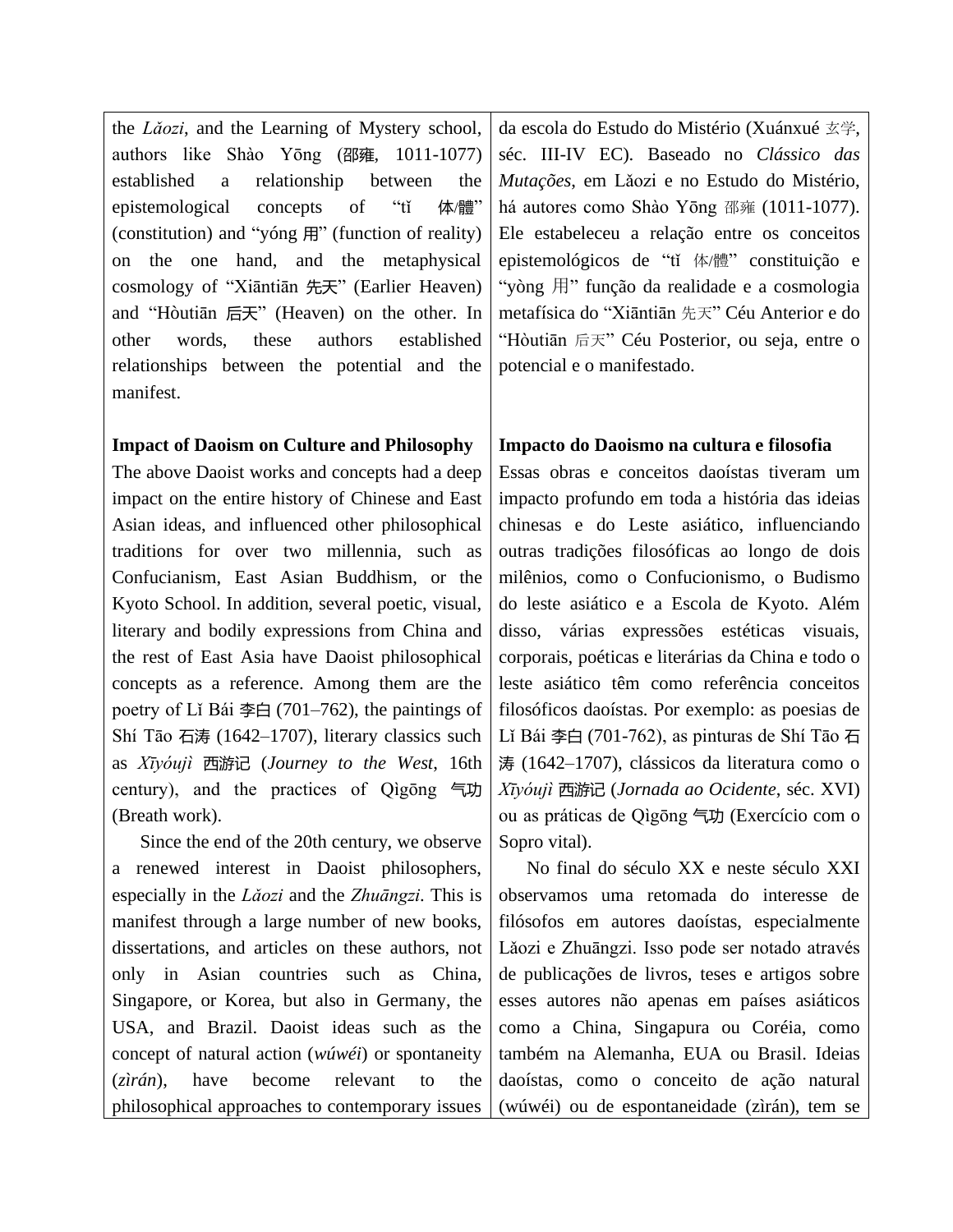| around the world. Examples can be found in the   mostrado relevantes para pensar filosoficamente |                                               |
|--------------------------------------------------------------------------------------------------|-----------------------------------------------|
| question of social identity as "genuine questões contemporâneas em todo o mundo.                 |                                               |
| pretending" (Moeller, 2020), the practice of Por exemplo: a questão de a identidade social       |                                               |
| doubting as a therapeutic philosophical posture   ser um "fingimento genuino" (Moeller, 2020); a |                                               |
| in the face of life's uncertainties (see Van   prática de duvidar como uma postura filosófica    |                                               |
| Norden, 2011, 2018), or in the way education terapéutica diante das incertezas da vida (Van      |                                               |
| transcends language in order to concern itself Norden, 2018); e como a educação pode ir além     |                                               |
| with more attentive, spontaneous, and direct de discursos para se preocupar com uma              |                                               |
| learning (Corrêa, 2017).                                                                         | aprendizagem mais atenta, espontânea e direta |
|                                                                                                  | (Corrêa, 2017).                               |

#### **Matheus Oliva da Costa (ALAFI) 2020**

## **Bibliography:**

BARRETT T. H. "Daojiao." In PREGADIO, Fabrizio (ed.). The Encyclopedia of Taoism (2 vol.). London: Routledge, 2008, pp. 8-10.

BOKENKAMP, Stephen R. Daoism: an overview. In JONES, Lindsay (ed.). Encyclopedia of Religion 2nd ed. [ebook]. New York, USA: MacMillan Reference, 2005, pp. 2176-2192.

CHENG, Anne. Histoire de la pensée chinoise. Paris: Seuil, 1997. Portuguese: CHENG, Anne. História do pensamento chinês. Petrópolis, RJ: Vozes, 2008.

CLARK, J. J. The Tao of the West. New York: Routledge, 2000.

CORRÊA, Carlos Alberto Bento. Problematização de possíveis aspectos educacionais nos capítulos internos do Zhuangzi. (Dissertação de Mestrado). Programa de Pós-Graduação em Educação. Piracicaba, SP: Universidade Metodista de Piracicaba - UNIMEP, 2017.

FUNG, Yu Lan. Selected philosophical writings of Fung Yu-Lan. Beijing: Foreign Languages Press, 2008.

KIRKLAND, Russell. The Taoism of the Western Imagination and the Taoism of China: De-colonializing the Exotic Teachings of the East. In: https://faculty.franklin.uga.edu/kirkland/sites/faculty.franklin.uga.edu.kirkland/files/TENN97.pdf. Presented at the University of Tennessee. 20 October 1997.

MILLER, James. Daoism: A Beginner's Guide. Oxford: Oneworld, 2008.

MOELLER, Hans-Georg. Genuine Pretending. In: BOTZ-BORNSTEIN, Thorsten (ed.). ODIP: The Online Dictionary of Intercultural Philosophy. 2020. www.Odiphilosophy.com/genuine-pretending. Last accessed: 4/20/2020.

ROBINET, Isabelle. Taoism: growth of a religion. Stanford: Stanford University Press, 1997.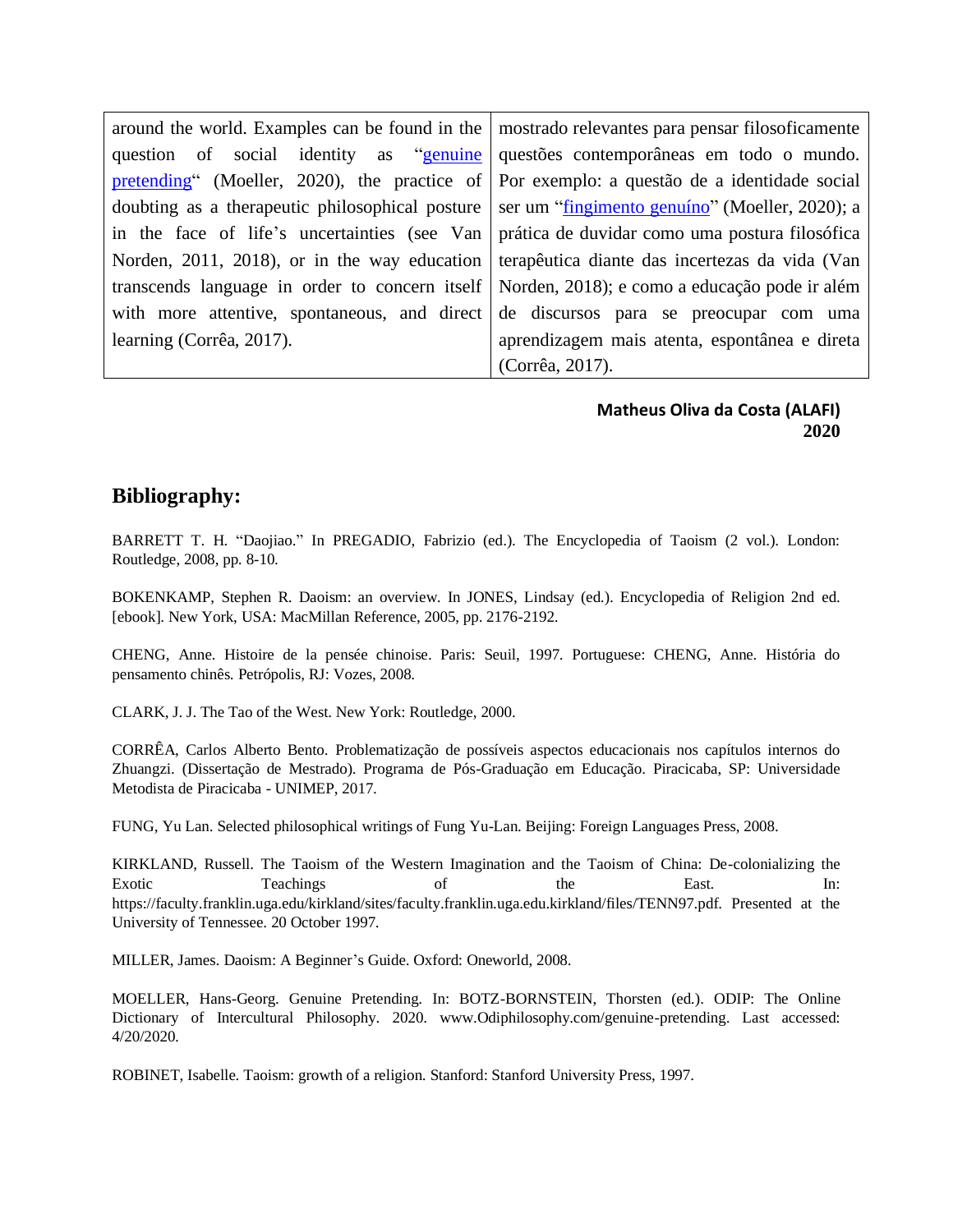\_\_\_\_\_\_\_\_. Daojia. In PREGADIO, Fabrizio (ed). The Encyclopedia of Taoism (2 vol.). London and New York: Routledge, 2008, pp. 5-8.

ROTH, Harold D. Fangshi. In JONES, Lindsay (ed.). Encyclopedia of Religion 2nd ed. [ebook]. New York, USA: MacMillan Reference, 2005, pp. 2989-2991.

SCHIPPER, Kristofer. General Introduction. In: SCHIPPER, Kristofer; VERELLEN, Franciscus (eds.). The Taoist Canon: a historical companion to the Daozang. Chicago: The University of Chicago Press, 2004, pp. 1-52.

VAN NORDEN, Bryan W. Introduction to classical Chinese philosophy. Indianopolis: Hackett Publishing, 2011. Portuguese: VAN NORDEN, Bryan W. Introdução à Filosofia Chinesa Clássica**.** Tradução Gentil Avelino Titton. Petrópolis, RJ: Vozes, 2018.

WANG, Robin R. Understanding of yin yang. In Religion Compass, 7: 6, 2013, pp. 214-224.

#### **Primary sources**

CHINESE TEXT PROJECT. Daoism. In: http://ctext.org/daoism. Last accessed: 4/20/2020.

CHINESE TEXT PROJECT. 周易 - Book of Changes. In: https://ctext.org/book-of-changes. Last accessed: 6/28/2020.

GRAHAM, A.C. *Chuang-Tzu: The Inner Chapters* (trans. A.C. Graham). Indianapolis and Cambridge: Hackett. 2001.

HUANG, Taoist Master Alfred. The Complete I Ching: The Definitive Translation by Taoist Master Alfred Huang. Rochester: Simon and Schuster, 1998.

LAOZI. Dao De Jing: Escritura do Caminho e Escritura da Virtude com os comentários do Senhor às Margens do Rio. Tradução direta do chinês, notas, variantes e seleção de textos por Giorgio Sinedino. São Paulo: Editora UNESP, 2016.

LYNN, Richard John. The Classic of Changes: A new translation of the I Ching as interpreted by Wang Bi. Columbia University Press, 2004.

RONGPEI, Wang; XUQING, Qin; YONGCHANG, Sun (eds). Zhuangzi. Library of Chinese Classics, Chinese-English edition of the Zhuangzi. Changsha: Hunan People's Publishing House and Foreign Language Press, 1999.

SOUZA, Julia Garcia Vilaça de. Zhuangzi: uma tradução comentada do segundo capítulo. 2016. 115 f. Dissertação (Mestrado). Faculdade de Filosofia, Letras e Ciências Humanas. USP, São Paulo, 2016.

WARLEY, Arthur; CHEN, Guying; FU, Huisheng (eds). Laozi. Library of Chinese Classics Chinese-English edition of the Laozi, Changsha: Hunan People's Publishing House and Foreign Language Press, 1999.